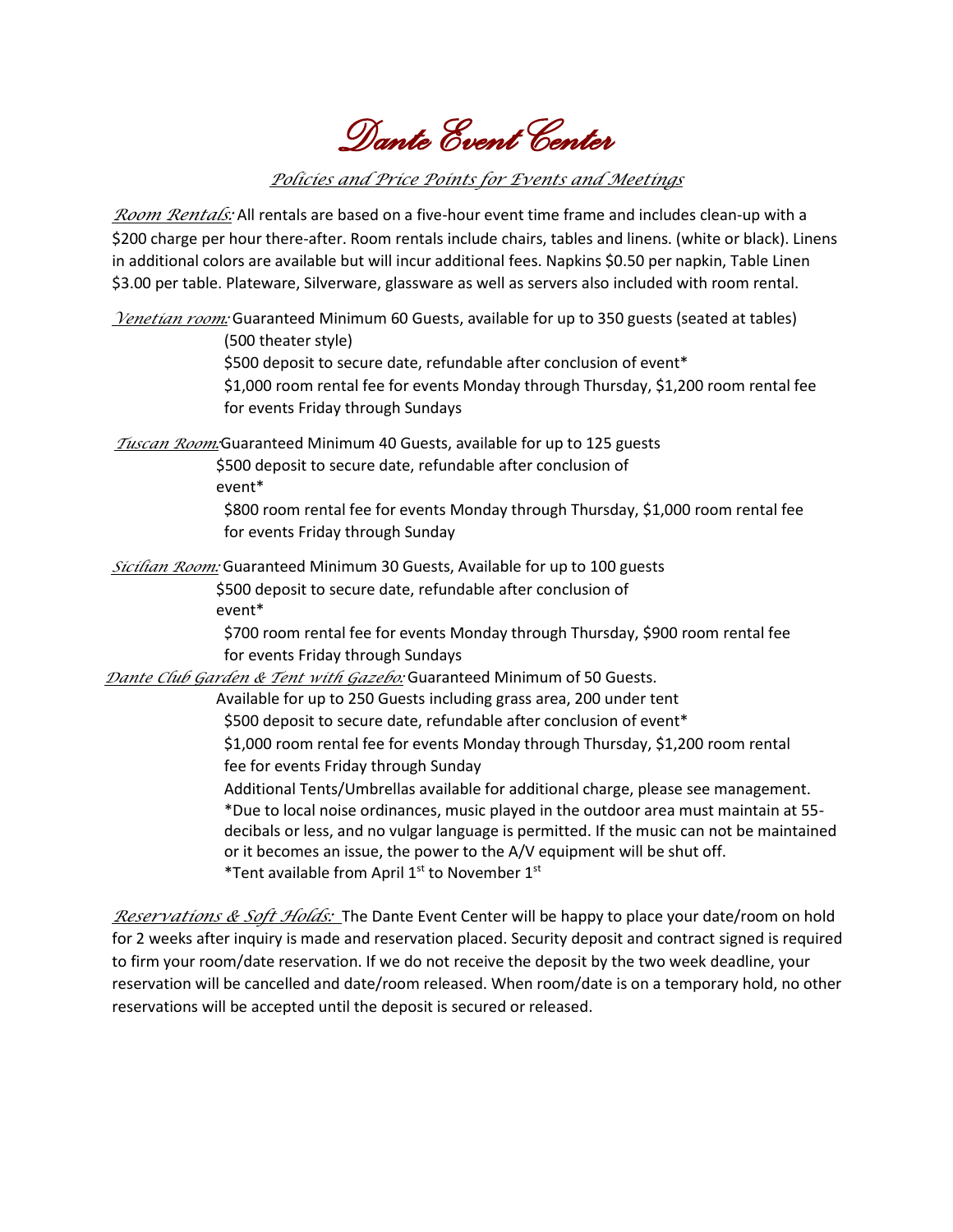*Deposit and Confirmation:* \$500 deposit to secure the date of your event, which becomes refundable after your event is concluded, providing we encounter no damages or violations to Dante Event Policies. Will be received within 3 weeks after conclusion of event in check form. Deposit may also be used in the event that the client has a balance at the end of the event. (Additional hours, cash bar balance). If there is excessive trash throughout the facility and/or in the parking after the conclusion of your event, a cleaning fee of \$150 will be assessed and taken from your deposit. If damages are found after the conclusion of your event, your deposit will be forfeited in full. Photos will be provided. Deposit amount may be increased in the event that your event is large scale or full venue buyout.

*Service Charge & Sales Tax:* All services including room rentals, ceremonies, food & beverage, additional rentals will be subject to a 21% service charge and 7.75% sales tax. Service charge covers administrative fees, overheads fees, wages, and gratuity dispersed among employees who work leading up to, during, and after the event. Service charge and sales tax is non-negotiable.

*Wedding Ceremonies:* We do have indoor and outdoor ceremonies available for a \$250 fee in conjunction with receptions to be held on property. Ceremony-Only fee is \$500. The fee includes: Set-up and clean-up for your ceremony, including chairs with 1-hour of ceremony time. This fee does not include decorations, service charge or sales tax.

*Day of Bridal Suite:* We do offer, if available, a bridal suite to be utilized the morning of the ceremony/reception. Starting at 9:00AM. Arrangements can be made for an earlier start time. This is available for \$250, and includes tables and chairs to get ready at with salon chair, a clothing rack to hang dresses and garments, as well as a Hot Tea & coffee Station, with breakfast pastry display. This space may be utilized to store bridal party items throughout the event. Guests will not be permitted to utilize this space during your event.

*Event Insurance:* Event insurance is required for all events. Clients must provide proof of event insurance at time of final payment. The Dante Event Center is happy to provide event insurance for your event and the cost will be added to your final quote with a 3% processing charge.

*Event Security:* Event Security is required for events larger than 100 guests and/or events starting after 5:00PM with bar service. The Dante Event Center will provide security and a fee of \$200 will be added to your final quote. Additional security may be required for larger events and an additional fee will be incurred.

*Final Guest Count:* A final guest count and menu selection must be chosen no later than two weeks prior to the event. This will determine the minimum amount of your entire bill. Guest count may not be reduced after this date.

*Final Menu Selections:* Final menu selections must be chosen and finalized no later than three weeks prior to the event to ensure that products can be ordered and delivered in a timely manner.

*Final Payment & Details:* At time of final payment, a credit card must be left on file on the day of the event. Any other miscellaneous balances or charges incurred leading up to, or during the event will be billed to that credit card. As stated above, deposit may be used to pay off any remaining balance in the event that there are no damages or violations of policy. At time of final payment, final details including timeline, room set-ups, decorating times, etc will need to be arranged. No changes will be made day of event.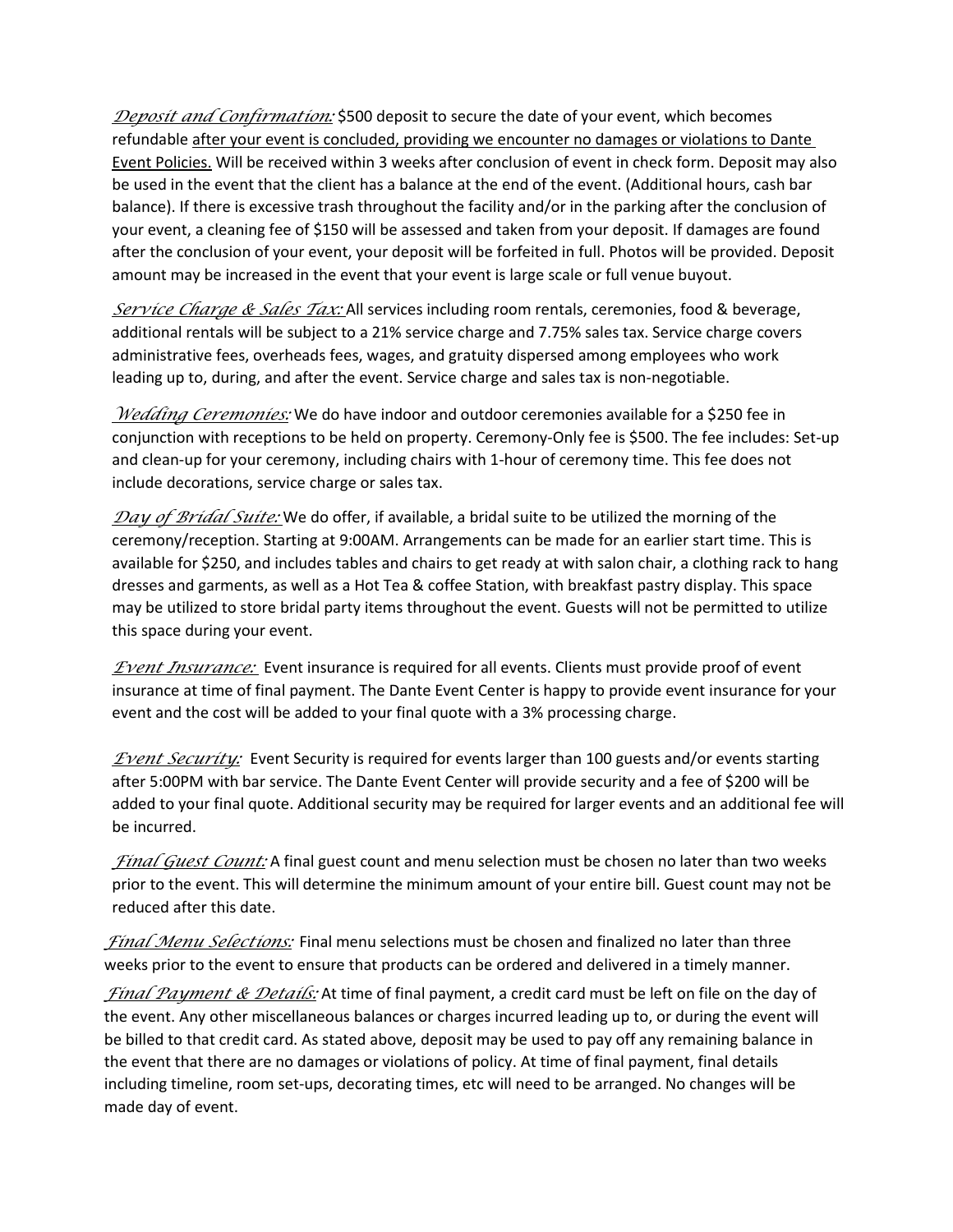*Cancellation Policy:* **All cancellation requests must be made in writing**. In the event of a cancellation, the deposit is forfeited. A 100% refund of all other payments (excluding deposit) made will be granted when the cancellation request is received 10 business days prior to the scheduled event. A 50% refund will be granted if the request is received between 9 and 5 business days prior to the scheduled event, note that if the Dante Event Center is catering the event, all food & beverage charges will be final at this point and non-refundable. **No refunds will be granted if the request is received with fewer than 5 days prior to the scheduled event.**

Any cancellation request received fewer than 10 business days prior to a scheduled event due to an extenuating circumstance may be reviewed by Management who in turn will recommend the appropriate refund and action to the Board of Directors. Contracting Covid-19 does not count as an extenuating circumstance.

If the event is cancelled by Dante, clients may be extended a full refund (100%) including deposit. In the event that your event needs to be postponed or cancelled due to COVID-19 county restrictions, Dante will provide you with a full refund (100%) or a date change at no extra fee.

*Room Requirements:* These is a 30-person guaranteed minimum for the Sicilian Room, a 40-Person guaranteed minimum for the Tuscan Room and a 60-person guaranteed minimum for the Venetian Room. There is a 50-person guaranteed minimum for the Outdoor/Gazebo area. Dante Event Center reserves the right to assign the function to a larger or smaller room based on attendance.

*Guaranteed Minimum:* Guaranteed minimum is the number as set forth by the Dante Event Center as to the minimum number of guests you will be charged for your event based on room choice. Even if your actual guest count drops, you will be required to pay for the guaranteed minimum of the room or the final count you provided, whichever number is higher.

*Room Set-Up:* Inform Management two weeks prior to your scheduled event with the following: room set up, items selections, table arrangements and any equipment or special needs. Head table, dance floor, microphone, etc. The room set-up must be decided prior to the event and will not be changed on the scheduled date. Please see manager for details. Linens beyond white and black are available for your event at additional charge.

*Decorations:* Any function may decorate their assigned room as they wish. They will be given up to a two-hour time frame for decorating and will be arranged in advnace. (In the event that additional time is needed, a request can be made to management and a fee will be assessed.) Decorators will be required to bring in their own equipment and supplies (IE Tape, Scissors, Ladders). The Dante Event Center will not provide forgotten materials. The Dante Event Center does not allow any confetti or glitter of any kind on the tables or elsewhere. Functions are prohibited from hanging anything on the walls unless painters tape or command strips are utilized. Nails, duct tape, scotch tape and staples are prohibited. Candles are acceptable but must be enclosed in glass. The Dante Event Center has a list of decorations and equipment that can be utilized by the guest at an additional charge. The banquet room must be left free from debris, trash and decorations at the conclusion of your event. No materials or decorations will be stored at the Event Center after the conclusion of your event. All card board boxes and balloons must be removed from the property. Failure to do so will result in an additional cleaning charge. Dante Event Center is not responsible for lost or stolen property.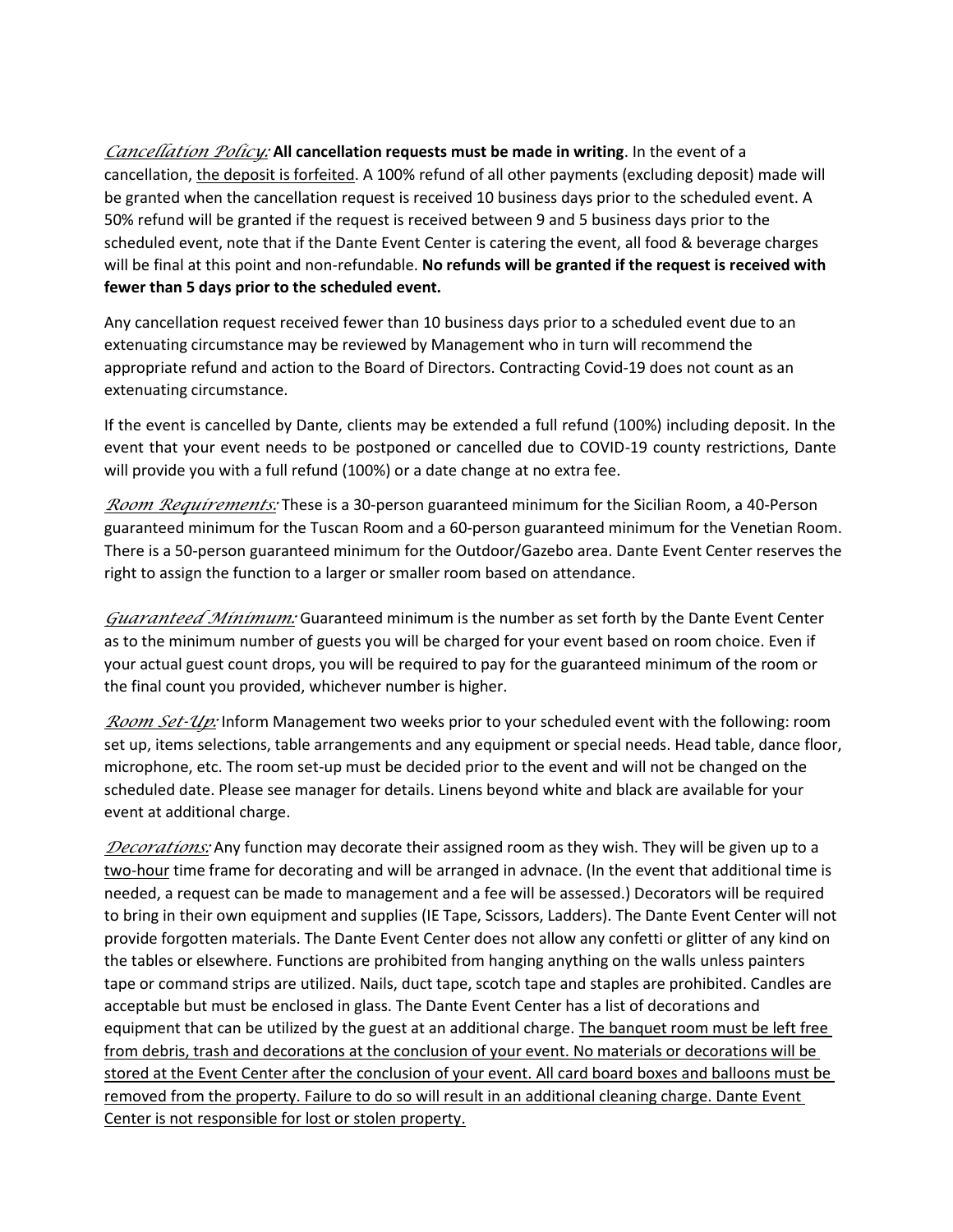*Clean-up:* It is the responsibility of the host to ensure that all trash, decorations and debris is cleaned up from the event. In the event that excessive trash, decorations or food remants (IE frosting, cakes, desserts) are found throughout the center, the host will be charged a clean-up fee. Photos will be provided.

*Food and Beverage:*Dante Event Center has a full-service kitchen on property and menus are made available to the guest. Dante does allow outside catering from a licensed and permitted vendor. Home cooking is **not** allowed. In the event that the guest decides to use an outside caterer or vendor, an additional fee per guest dependent on guest count will be incurred:

## *Outside Catering Fee*

Under 75 Guests: \$7 per person; 75-100 Guests: \$6 per person; above 100 Guests: \$5 per person. In the event that the caterer needs to utilize the kitchen, they may do so with an additional fee of \$250 and they will be granted limited access to the kitchen to warm and/or plate their food only. Servers will be provided to the guest with no additional fee.

## *Alcohol*

All alcohol must be purchased through the Dante Event Center with the exception of wine or champagne. There is a \$10.00 per bottle corkage fee for wine and champagne, and \$3 per bottle corkage fee for sparkling ciders/juices. **NO outside Liquor or Beer will be allowed on premises.** If a guest's party is found with outside Liquor or Beer, the guest will be subject to losing their deposit and may be asked to vacate the premises. One warning will be made to the host after which deposit will be forfeited. Any outside alcohol that is found on property will be confiscated immediately and will not be returned. It is the responsibility of the host to inform guests of the alcohol policy.

*Audio Visual Equipment:* All rooms have a podium available at no extra charge. The Dante Event Center has Audio/Visual capabilities and equipment along with a projector and screen, (2) 65-Smart TVs, portable speakers and microphones available at the rate of \$150.00 rental fee. Please see Manager for details.

*Dante Club Property:* No property of the Dante Club is permitted to leave the premises. All plate ware, silverware and glassware is to remain in the designated rented room. No bar glassware is permitted in the parking lot. If bar ware is found in the parking lot, the client is subject to losing a part of or all of their deposit.

*Smoking on Property:* Smoking of cigarettes, cigars and vaping is permitted on Dante Club property in designated smoking areas after 6PM Monday through Friday, all day Saturdays and Sundays. No smoking is permitted inside the Dante Club premises or at doorways. Violation of this policy will leave the client subject to losing part or all of their deposit.

*Marijuana:* While Marijuana is legal in the state of California, smoking or consuming of any type of cannabis products is strictly prohibited on Dante Club premises, including inside the building, in the smoking areas or in the parking lots. If cannabis is suspected, the guests will be asked to leave the premises and the client will be subject to losing part or all of their deposit. It is the responsibility of the host to inform guests of the Marijuana/drug policy.

*Children in the Facility:* The Dante Event Center is a child friendly establishment. It is the responsibility of the host to ensure that any children in attendance of the event remain well behaved, that they respect the policies of the center and remain in the designated event space. In the event that any child is found wondering, they will be directed back to the designated room. Children will not be allowed to run throughout the facility as it is not a playground. Any messes incurred from unattended children will incur an additional cleaning fee that will be taken from the deposit.